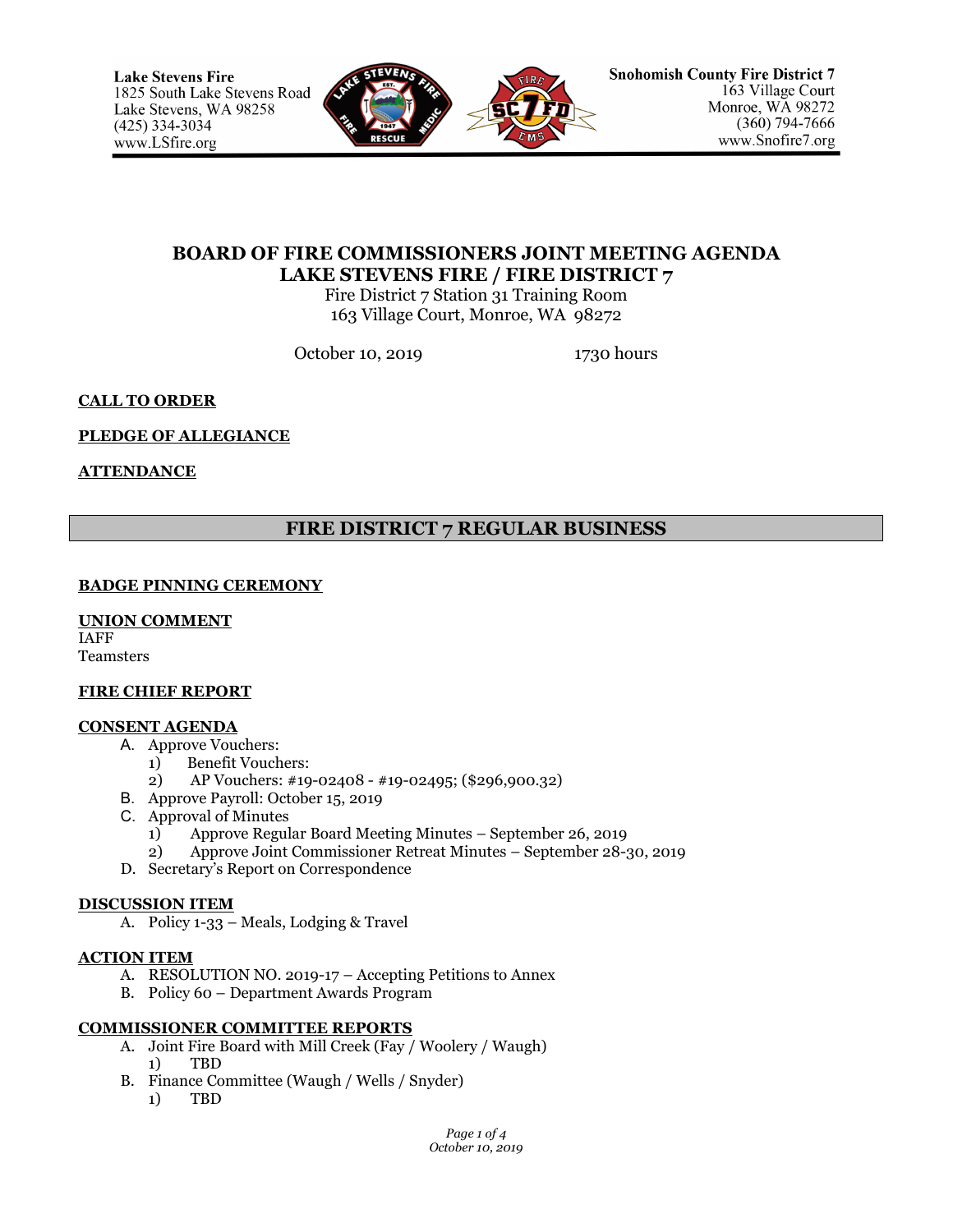

- C. Policy Committee (Wells / Woolery / Schaub) 1) TBD / Admin Bldg.
- D. Risk Management (Schaub) 1) November 5, 2019 – 19:00 / Snohomish Co. FD 22
- F. Labor / Management (Waugh / Wells / Fay)
	- 1) TBD
- G. Impact Bargaining IAFF Local 2781 (Waugh / Wells / Fay) 1) Thursday, October 17, 2019 – 13:30 / Admin Bldg
- H. Impact Bargaining Teamsters (Wells) 1) TBD
- I. Shop Committee (Snyder / Woolery / Fay) 1) TBD
- J. Strategic Plan Committee (Fay / Schaub / Wells)
- K. Capital Facilities Committee (Schaub / Snyder / Woolery)
	- 1) Station 33
	- 2) Station 72
	- 3) Station 32
	- 4) Station 76

## **OTHER MEETINGS ATTENDED**

- A. Snohomish County 911 (Waugh)
- B. Regional Coordination
- C. Leadership Meeting (Fay / Schaub / Wells) 1) Wednesday December 4, 2019 – 09:00 / Station 31 – Training Room
- D. Sno-Isle Commissioner Meeting 1) Thursday, November 7, 2019 – 19:30 – Getchell Fire
- E. REMINDER Washington Fire Commissioners Conference
	- 1) October 23 26, 2019 / Tulalip Casino

## **OLD BUSINESS**

## **CALL ON COMMISSIONERS**

## **EXECUTIVE SESSION**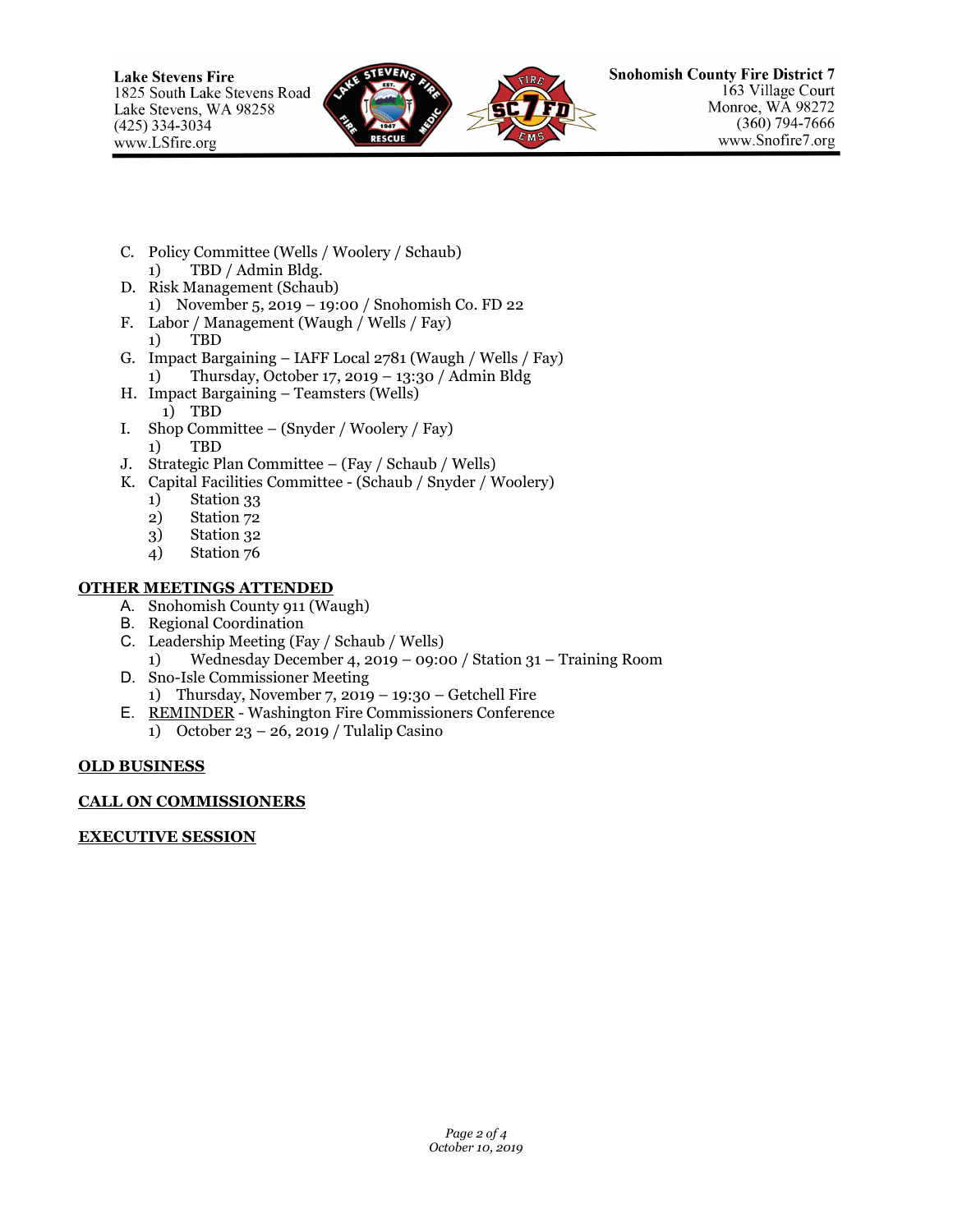

# **LAKE STEVENS FIRE REGULAR BUSINESS**

## **ADDITIONAL AGENDA ITEMS**

**MINUTES** Minutes 19-09-26 Minutes 19-09-28

## **FINANCIAL REPORT**

Vouchers Expense Line Item Review Summary & Reports

## **CORRESPONDENCE**

# **OLD BUSINESS**

**Discussion** Merger with Fire District 7 Fire Station 84 Temporary Lake Stevens Fire Office

**Action** Resolution 2019-10 Changing Regular Meeting Schedule

## **NEW BUSINESS**

**Discussion**

**Action** Resolution 2019-11 Declaring Property Surplus

## **CHIEF'S REPORT**

## **GOOD OF THE ORDER**

## **EXECUTIVE SESSION**